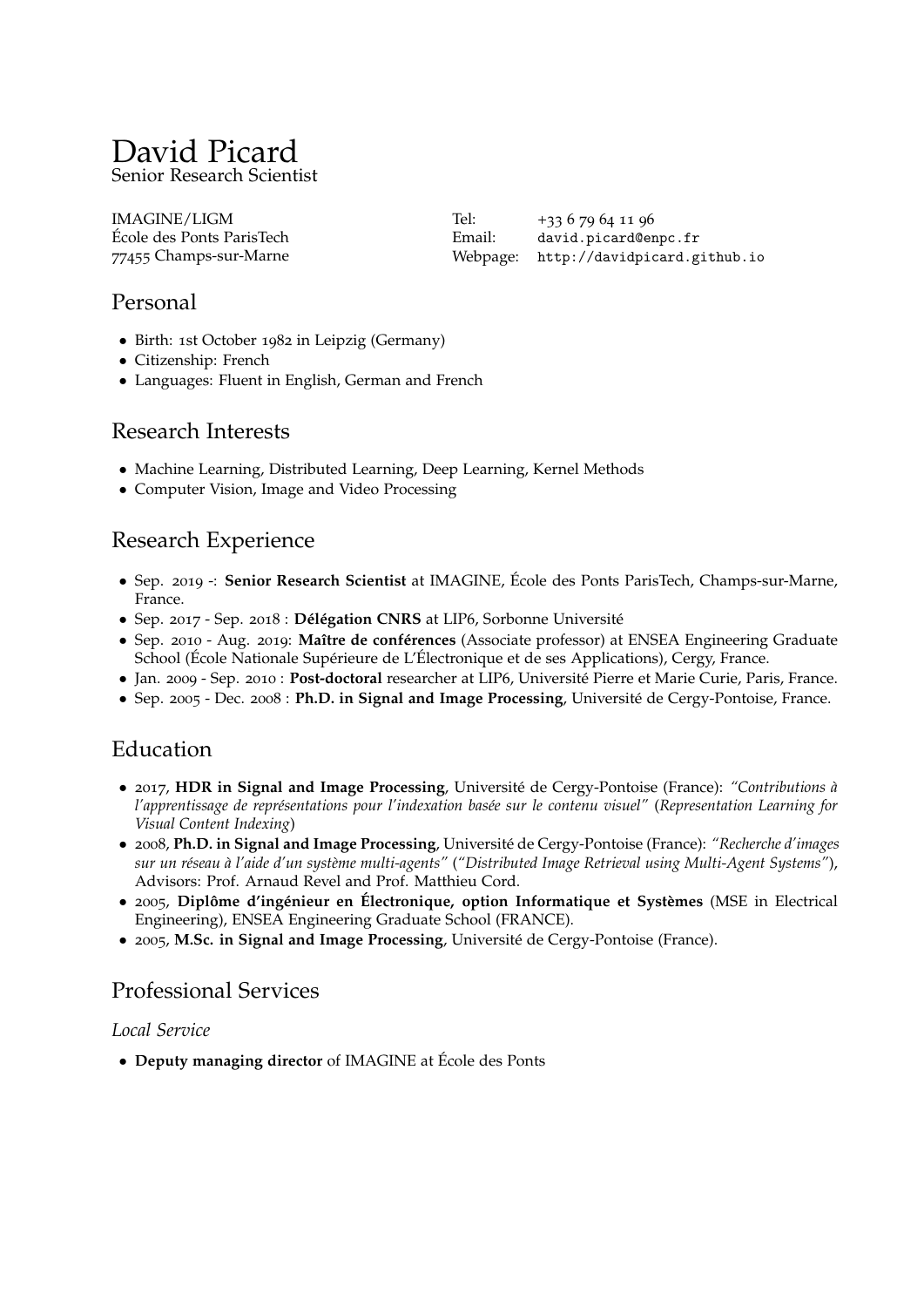- **Head of Computer Science Department** of the ENSEA Engineering Graduate School (Feb. 2015 Sep. 2017).
- Member of Scientific Council of the ENSEA Engineering Graduate School (Oct. 2011 Dec. 2015).
- Member of Technical Council of the ENSEA Engineering Graduate School (Oct. 2011 Dec. 2014).
- ICT Advisor at the ENSEA Engineering Graduate School (Sep. 2010 Sep. 2017).

#### *Conference Organization*

- Organizer of ICIP 2018 special session on "Image processing for cultural heritage", Oct. 2018,
- Co-organizer of IPTA 2015 Special session on "Image processing for cultural heritage", Nov. 2015, Orléans, France.
- Organizer of GRETSI 2015 Special session on "Signal and image processing for cultural heritage", Sept. 2015, Lyon, France.
- Co-organizer of GeoDiff Workshop, Feb. 2013, Barcelona, Spain.
- Organizer of ESANN 2013 Special session on Machine Learning and Multimedia, Apr. 2013, Brugge, Belgium.

#### *Program Committee*

- Technical Program Committee of CVPR 2016-2022.
- Technical Program Committee of ICCV 2019-2021, AAAI 2020, ECCV 2020, NeurIPS 2020-2021.
- Technical Program Committee of ESANN 2014 2018, Brugge, Belgium.
- Technical Program Committee of 3DOR 2014, 2015.

#### *Reviewer activities*

• Reviewer for IEEE Trans. on Pattern Analysis and Machine Intelligence, IEEE Trans. on Multimedia, IEEE Trans. on Robotics, IEEE Signal Processing Letters, Journal of Machine Learning Research, Neurocomputing, Computer Vision and Image Understanding, Machine Vision and Applications, Neural Processing Letters, Multimedia Tools and Applications...

## Teaching Experience

- Machine Learning: Artificial Neural Networks, Kernel Methods, Support Vectors Machines.
- Image and Video Processing: Basics, 3D, Multimedia Indexing and Retrieval.
- Computer Science: Operating Systems, C/C++ and Java programming languages, Android.

## Advising

### *Ph.D.*

- Nicolas Dufour, "Deep Learning for joint dynamic scene understanding and synthesis", 2021-2024, with V. Kalegeiton at École Polytechnique and V. Lepetit at École des Ponts.
- Grégoire Petit, "Deep Learning with dynamic data", 2021-2024, co-advised with B. Delezoide and A. Popescu at CEA.
- Thibaut Issenhuth, "Interactive generative models", 2020-2023, co-advised with J. Mary at Criteo.
- Yue Zhu, "3D human body pose estimation in work environments", 2020 2023, with Ergonova.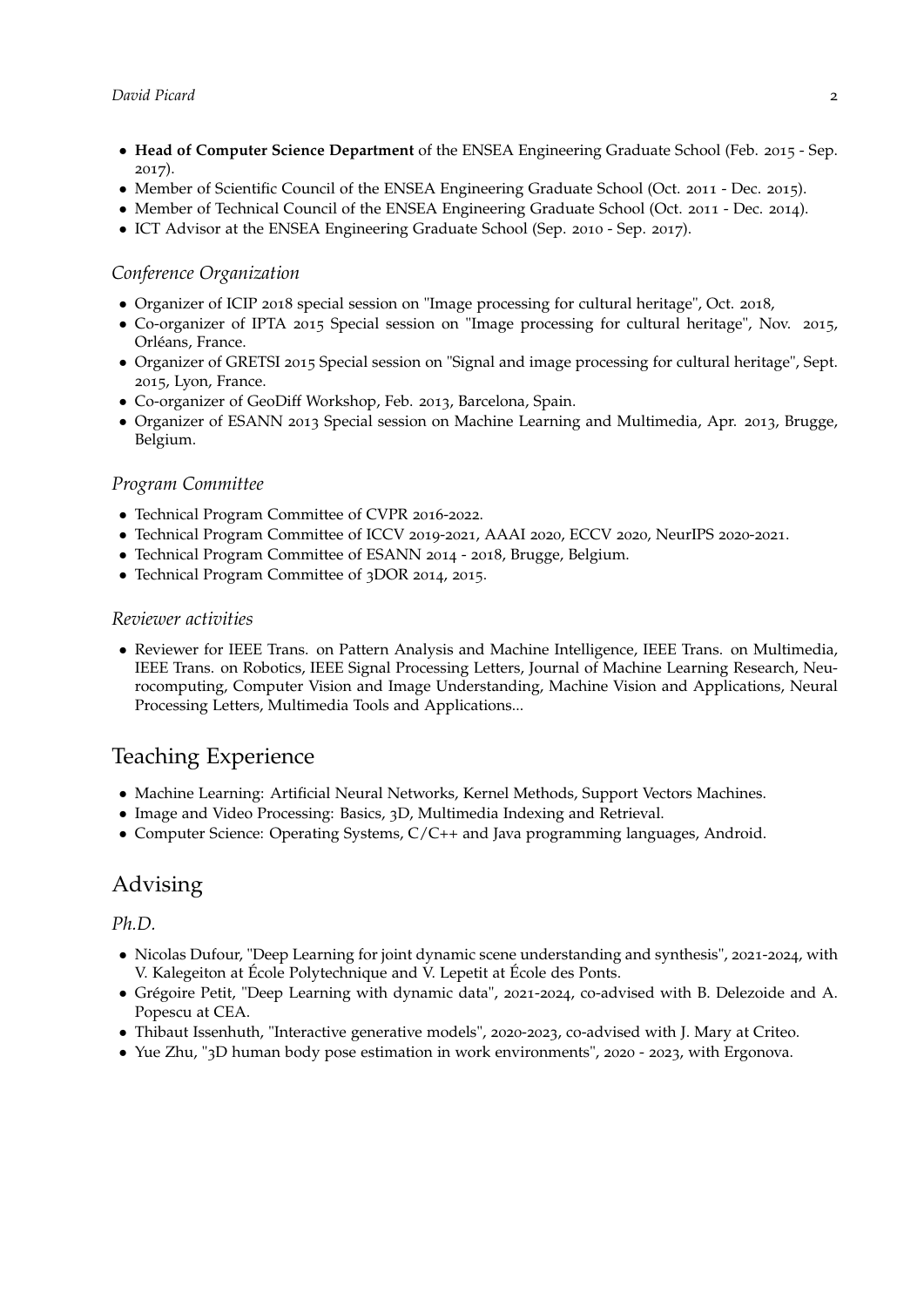- Valérie Lee-Gouet, "Artificial intelligence for conservation: case study at the French National Archives", 2020-2023, co-advised with J. Longhi at CY Paris University and C. Simon-Chane at ENSEA.
- Victor Besnier, "Safety in machine learning models", 2019-2022, co-advised with A. Briot at Valeo.
- Thomas Luka, "Cross-Modal Representation learning", 2019-2023.

#### Past:

- Marie-Morganne Paumard, "Deep Learning for 3D fragments re-assembly", co-advised with H. Tabia at Univ. Paris Saclay, 2017-2020.
- Pierre Jacob, "Automatic Labelling for Image Collections Exploration", co-advised with A. Histace at ENSEA, 2017 - 2020.
- Diogo Luvizon, "Activity recognition and classification from 3D videos", co-advised with H. Tabia at ENSEA, 2015-2019.
- Jérôme Fellus, "Distributed Image Retrieval in Decentralized Networks", co-advised with P.-H. Gosselin at ENSEA, 2012-2017.
- Romain Negrel, "Optimal Representations for Image Similarity Search in Patrimonial Collections", coadvised with Prof. P.-H. Gosselin at ENSEA, 2011-2014.

#### *Post-doc*

- Yi Ren, "Automatic labeling of cultural heritage images", 2015.
- Olivier Kihl, "Low-level Visual Descriptors for Video Categorization", 2012-2014.

### Projects

- **TOSAI**: towards safety in AI, 2021-2024, joint ANR-DFG-JST,250k
- **Interactive generative models**, 2021-2023, Criteo, 120k
- **3D pose estimation in the wild**, 2021-2023, Ergonova, 110k
- Dynamic scene understanding, 2020 2024, École des Ponts, 105k
- **Unsupervised cross-modal representation learning**, 2019-2022, DGA, 59k
- **Archepuz'3D** , 2017-2020 , Patrima , 105k
- ALICE , 2017-2020 , i-Site Paris Seine , 105k
- **Activity recognition from 3D videos** , 2015-2018 , CNPQ (Brasil) , 105k
- ASAP , 2015 , Patrima , 60k
- **Fast learning of Multiple Kernel Machines** , 2015 , BQR ENSEA , 1k
- **CBI at Amsterdam Conservation Center** , 2015 , BQR ENSEA ,3k
- **Qwant** , 2014 , Qwant , 10k
- **Terrarush** , 2013-2015 , PIA , 90k
- Culture 3D Cloud , 2012-2015 , PIA , 155k
- Représentations pour la recherche d'images , 2011-2014 , Patrima , 105k
- GeoDiff , 2011-2012 , PEPS CNRS, 15k

### Grants

- **PEDR**: Prime d'encadrement doctoral et de recherche (bonus for high quality in doctoral advising and research), 2015-2019.
- **DAAD**: **Learning low level visual descriptors for image and video categorization**, 1 month collaboration with Dr. V. Willert at TU Darmstadt (Germany) in 2014.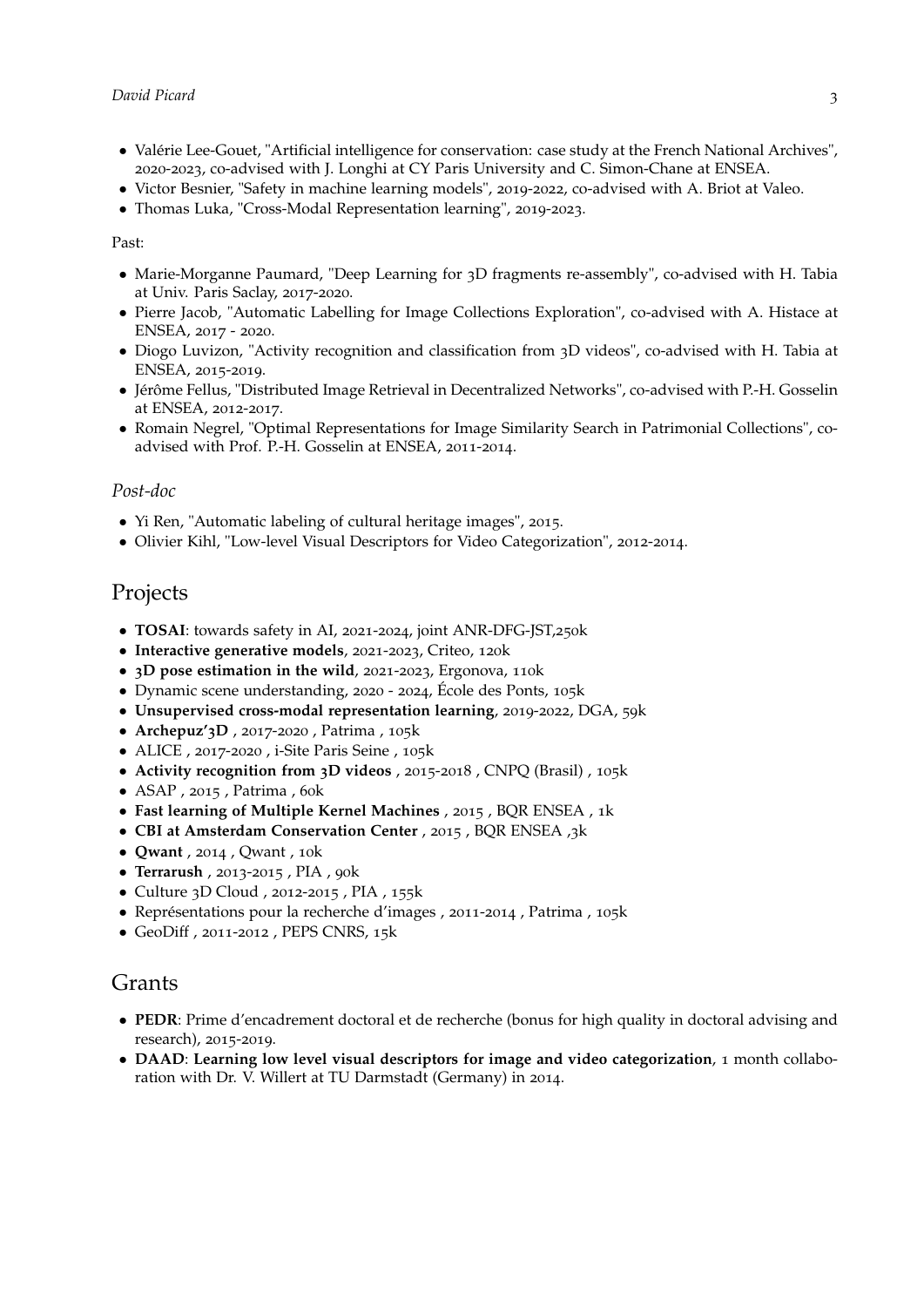## Developed Open Source Software

- JKernelMachines: Java Library for easy research in Kernel Machines (∼10k download). [http://mloss.](http://mloss.org/software/view/409/) [org/software/view/409/](http://mloss.org/software/view/409/)
- VLAT: C/C++ library to compute efficient tensor based image features. <http://www.vlat.fr>

### Publications

### *International Journals*

- [1] Diogo C. Luvizon, David Picard, and Hedi Tabia. "Multi-Task Deep Learning for Real-Time 3D Human Pose Estimation and Action Recognition." In: *IEEE Transactions on Pattern Analysis and Machine Intelligence* 43.8 (2021), pp. 2752–2764. doi: [10.1109/TPAMI.2020.2976014](https://doi.org/10.1109/TPAMI.2020.2976014).
- [2] Pierre Jacob, David Picard, Aymeric Histace, and Edouard Klein. "DIABLO: Dictionary-based attention block for deep metric learning." In: *Pattern Recognition Letters* (2020).
- [3] Marie-Morgane Paumard, David Picard, and Hedi Tabia. "Deepzzle: Solving Visual Jigsaw Puzzles With Deep Learning and Shortest Path Optimization." In: *IEEE Transactions on Image Processing* 29 (2020), pp. 3569–3581.
- [4] Michael Blot, David Picard, Nicolas Thome, and Matthieu Cord. "Distributed Optimization for Deep Learning with Gossip Exchange." In: *Neurocomputing* 330 (2019), pp. 287–296.
- [5] Diogo C Luvizon, Hedi Tabia, and David Picard. "Human pose regression by combining indirect part detection and contextual information." In: *Computers & Graphics* 85 (2019), pp. 15–22.
- [6] Diogo Carbonera Luvizon, Hedi Tabia, and David Picard. "Learning features combination for human action recognition from skeleton sequences." In: *Pattern Recognition Letters* 99 (2017), pp. 13–20.
- [7] Olivier Kihl, David Picard, and Philippe-Henri Gosselin. "Local polynomial space–time descriptors for action classification." In: *Machine Vision and Applications* 27.3 (2016), pp. 351–361.
- [8] Jerome Fellus, David Picard, and Philippe-Henri Gosselin. "Asynchronous gossip principal components analysis." In: *Neurocomputing* 169 (2015), pp. 262–271.
- [9] Olivier Kihl, David Picard, and Philippe-Henri Gosselin. "A unified framework for local visual descriptors evaluation." In: *Pattern Recognition* 48.4 (2015), pp. 1174–1184.
- [10] David Picard, Philippe-Henri Gosselin, and Marie-Claude Gaspard. "Challenges in Content-Based Image Indexing of Cultural Heritage Collections." In: *Signal Processing Magazine, IEEE* 32.4 (2015), pp. 95–102.
- [11] Romain Negrel, David Picard, and Philippe-Henri Gosselin. "Web scale image retrieval using compact tensor aggregation of visual descriptors." In: *IEEE Multimedia* 20.3 (2013), pp. 24–33.
- [12] David Picard and Philippe-Henri Gosselin. "Efficient image signatures and similarities using tensor products of local descriptors." In: *Computer Vision and Image Understanding* 117.6 (2013), pp. 680–687.
- [13] David Picard, Nicolas Thome, and Matthieu Cord. "JKernelMachines: A simple framework for Kernel Machines." In: *Journal of Machine Learning Research* 14.May (2013), pp. 1417–1421.
- [14] David Picard, Arnaud Revel, and Matthieu Cord. "An application of swarm intelligence to distributed image retrieval." In: *Information Sciences* 192.June 2012 (2012), pp. 71–81.
- [15] David Picard, Matthieu Cord, and Arnaud Revel. "Image retrieval over networks: Active learning using ant algorithm." In: *IEEE Transactions on Multimedia* 10.7 (2008), pp. 1356–1365.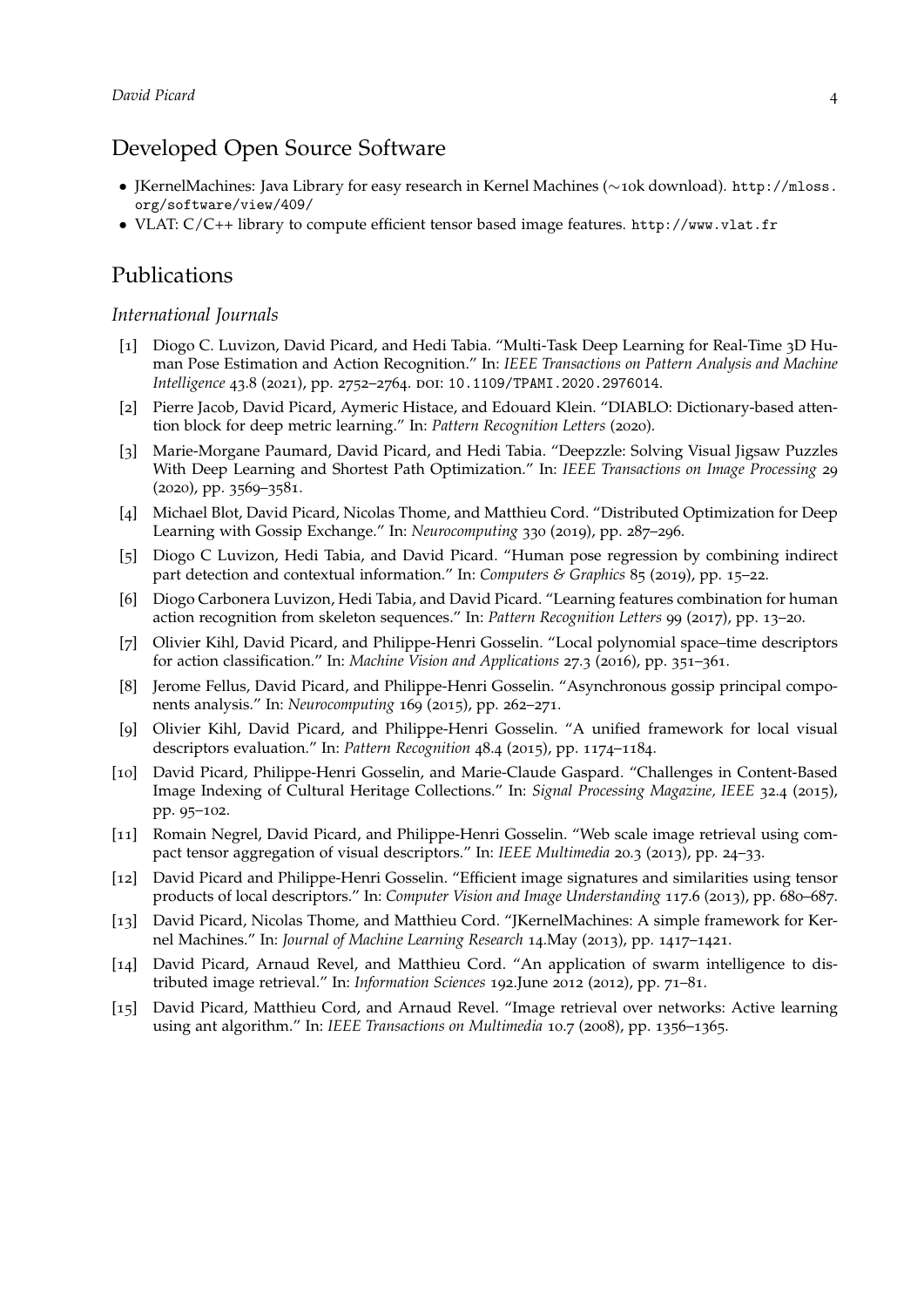#### *International Conferences*

- [1] Victor Besnier, David Picard, and Alexandre Briot. "Learning Uncertainty For Safety-Oriented Semantic Segmentation In Autonomous Driving." In: *ICIP 2021*. 2021.
- [2] Victor Besnier, Andrei Bursuc, David Picard, and Alexandre Briot. "Triggering Failures: Out-Of-Distribution detection by learning from local adversarial attacks in Semantic Segmentation." In: *International Conference on Computer Vision (ICCV)*. 2021.
- [3] Ryad Kaoua, Shen, Alexandra Durr, Stravos Lazaris, David Picard, and Mathieu Aubry. "Image Collation: Matching illustrations in manuscripts." In: *ICDAR 2021*. 2021.
- [4] Thomas Luka, Laure Soulier, and David Picard. "Unsupervised Word Representation Learning with Bilinear Convolutional Networks on Characters." In: *ESANN 2021*. 2021.
- [5] Pierre Jacob, David Picard, Aymeric Histace, and Edouard Klein. "Efficient Codebook and Factorization for Second Order Representation Learning." In: *ICIP 2019*. 2019.
- [6] Pierre Jacob, David Picard, Aymeric Histace, and Edouard Klein. "Metric Learning With HORDE: High-Order Regularizer for Deep Embeddings." In: *International Conference on Computer Vision (ICCV)*. 2019.
- [7] Micael Carvalho, Rémi Cadène, David Picard, Laure Soulier, Nicolas Thome, and Matthieu Cord. "Cross-modal retrieval in the cooking context: Learning semantic text-image embeddings." In: *International ACM SIGIR Conference on Research and Development in Information Retrieval (SIGIR)*. 2018.
- [8] Pierre Jacob, David Picard, Aymeric Histace, and Edouard Klein. "Leveraging Implicit Spatial Information in Global Features for Image Retrieval." In: *Image Processing (ICIP), 2018 IEEE International Conference on*. 2018.
- [9] Diogo Carbonera Luvizon, David Picard, and Hedi Tabia. "2D/3D Pose Estimation and Action Recognition using Multitask Deep Learning." In: *Computer Vision and Pattern Recognition (CVPR)*. 2018.
- [10] Marie-Morgane Paumard, David Picard, and Hedi Tabia. "Image Reassembly Combining Deep Learning and Shortest Path Problem." In: *European Conference on Computer Vision (ECCV)*. 2018.
- [11] Marie-Morgane Paumard, David Picard, and Hedi Tabia. "Jigsaw Puzzle Solving Using Local Feature Co-Occurrences in Deep Neural Networks." In: *Image Processing (ICIP), 2018 IEEE International Conference on*. 2018.
- [12] Patrice Abry et al. "Wove paper analysis through texture similarities." In: *Signals, Systems and Computers, 2016 50th Asilomar Conference on*. IEEE. 2016, pp. 144–148.
- [13] David Picard. "Preserving local spatial information in image similarity using tensor aggregation of local features." In: *Image Processing (ICIP), 2016 IEEE International Conference on*. IEEE. 2016, pp. 201– 205.
- [14] David Picard, Thomas Henn, and Georg Dietz. "Non-negative dictionary learning for paper watermark similarity." In: *Signals, Systems and Computers, 2016 50th Asilomar Conference on*. IEEE. 2016, pp. 130–133.
- [15] Nicolas Cazin, Aymeric Histace, David Picard, and Benoit Gaudou. "On The Joint Modeling of The Behavior of Social Insects and Their Interaction With Environment by Taking Into Account Physical Phenomena Like Anisotropic Diffusion." In: *International Conference on Practical Applications of Agents and Multi-Agent Systems*. Springer, Cham. 2015, pp. 151–164.
- [16] Jerome Fellus, David Picard, and Philippe-Henri Gosselin. "Asynchronous decentralized convex optimization through short-term gradient averaging." In: *ESANN 2015*. Presses universitaires de Louvain. 2015, p. 255.
- [17] Hervé Le Borgne et al. "IRIM at TRECVid 2015: semantic indexing." In: *Proceedings of TRECVID*. 2015.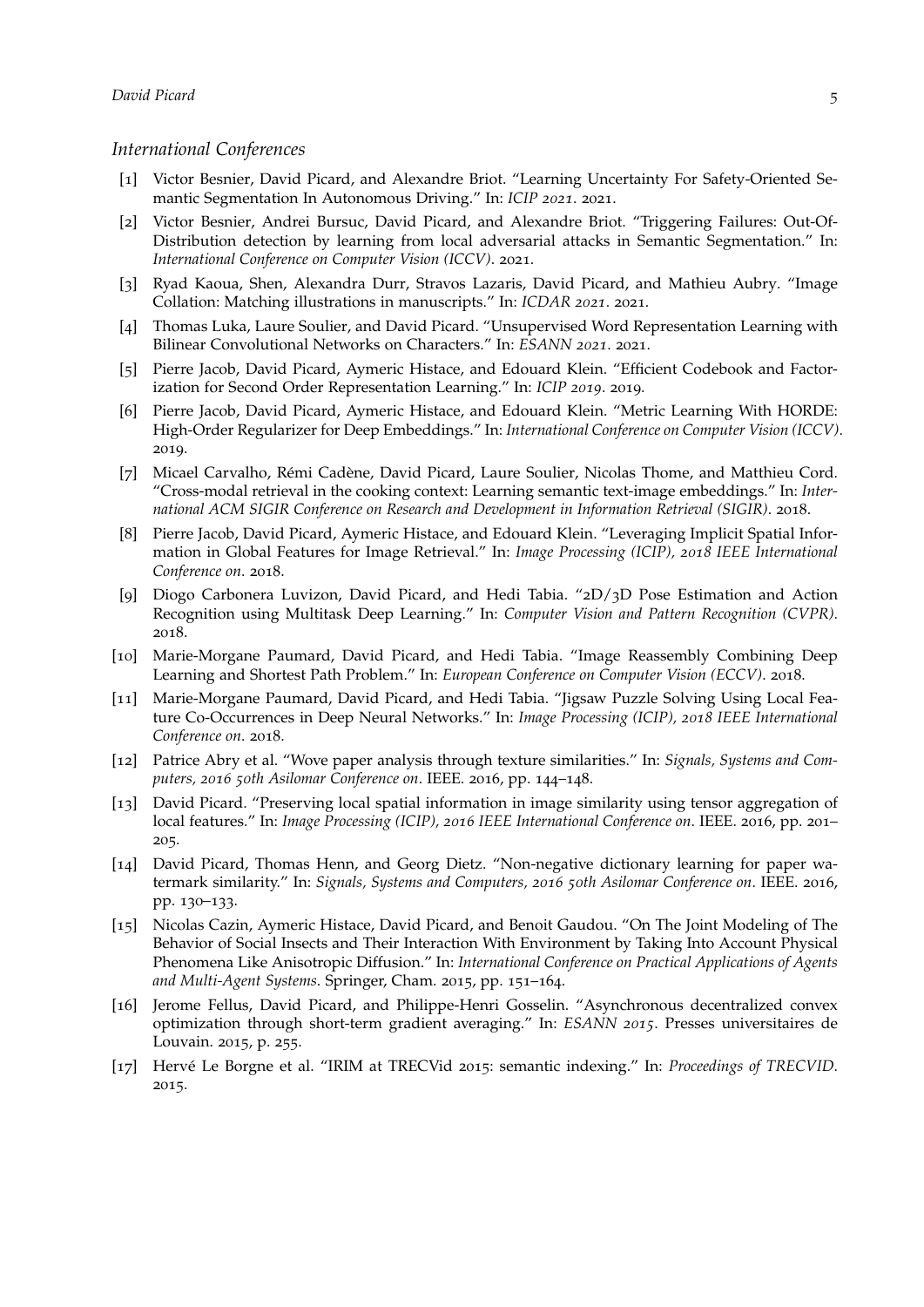- [18] Nicolas Ballas et al. "Irim at TRECVID 2014: Semantic indexing and instance search." In: *Proceedings of TRECVID*. 2014.
- [19] Thibaut Durand, Nicolas Thome, Matthieu Cord, and David Picard. "Incremental learning of latent structural svm for weakly supervised image classification." In: *ICIP*. 2014.
- [20] Thibaut Durand, David Picard, Nicolas Thome, and Matthieu Cord. "Semantic pooling for image categorization using multiple kernel learning." In: *ICIP*. 2014.
- [21] Jerome Fellus, David Picard, and Philippe-Henri Gosselin. "Dimensionality reduction in decentralized networks by Gossip aggregation of principal components analyzers." In: *ESANN 2014*. 2014, pp. 171–176.
- [22] Romain Negrel, David Picard, and Philippe-Henri Gosselin. "Dimensionality reduction of visual features using sparse projectors for content-based image retrieval." In: *IEEE Int. Conf. on Image Processing (ICIP)*. 2014, pp. 2192–2196.
- [23] Romain Negrel, David Picard, and Philippe-Henri Gosselin. "Efficient Metric Learning Based Dimension Reduction Using Sparse Projectors For Image Near Duplicate Retrieval." In: *ICPR*. 2014.
- [24] Romain Negrel, David Picard, and Philippe-Henri Gosselin. "Evaluation of second-order visual features for land-use classification." In: *Content-Based Multimedia Indexing (CBMI), 2014 12th International Workshop on*. IEEE. 2014, pp. 1–5.
- [25] David Picard and Inbar Fijalkow. "Second order model deviations of local Gabor features for texture classification." In: *Signals, Systems and Computers, 2014 48th Asilomar Conference on*. IEEE. 2014, pp. 917–920.
- [26] David Picard, Ngoc-Son Vu, and Inbar Fijalkow. "Photographic paper texture classification using model deviation of local visual descriptors." In: *IEEE Int. Conf. on Image Processing*. 2014, pp. 5701– 5705.
- [27] Hedi Tabia, Hamid Laga, David Picard, and Philippe-Henri Gosselin. "Covariance descriptors for 3D shape matching and retrieval." In: *Proceedings of the IEEE Conference on Computer Vision and Pattern Recognition*. 2014, pp. 4185–4192.
- [28] Mehdi Badr, Dan Vodislav, David Picard, Shaoyi Yin, and Philippe-Henri Gosselin. "Multi-criteria search algorithm: an efficient approximate k-nn algorithm for image retrieval." In: *Image Processing (ICIP), 2013 20th IEEE International Conference on*. IEEE. 2013, pp. 2901–2905.
- [29] Jerome Fellus, David Picard, and Philippe-Henri Gosselin. "Decentralized K-means using randomized Gossip protocols for clustering large datasets." In: *IEEE 13th International Conference on Data Mining Workshops*. IEEE. 2013, pp. 599–606.
- [30] Philippe-Henri Gosselin and David Picard. "Machine Learning and Content-Based Multimedia Retrieval." In: *ESANN 2013*. 2013, pp. 251–260.
- [31] Olivier Kihl, David Picard, and Philippe-Henri Gosselin. "A unified formalism for video descriptors." In: *Image Processing (ICIP), 2013 20th IEEE International Conference on*. IEEE. 2013, pp. 2416– 2419.
- [32] Olivier Kihl, David Picard, and Philippe Henri Gosselin. "Local polynomial space-time descriptors for actions classification." In: *Proceedings of the 13. IAPR International Conference on Machine Vision Applications, MVA 2013, Kyoto, Japan, May 20-23, 2013*. IAPR. 2013, pp. 327–330.
- [33] David Picard, Aymeric Histace, and Marie-Charlotte Desseroit. "Joint MAS-PDE Modeling of Forest Pest Insect Dynamics: Analysis of the Bark Beetle's Behavior." In: *VISIGRAPP (Workshop GEODIFF)*. 2013, pp. 29–38.
- [34] Hedi Tabia, David Picard, Hamid Laga, and Philippe-Henri Gosselin. "3D shape similarity using vectors of locally aggregated tensors." In: *Image Processing (ICIP), 2013 20th IEEE International Conference on*. IEEE. 2013, pp. 2694–2698.